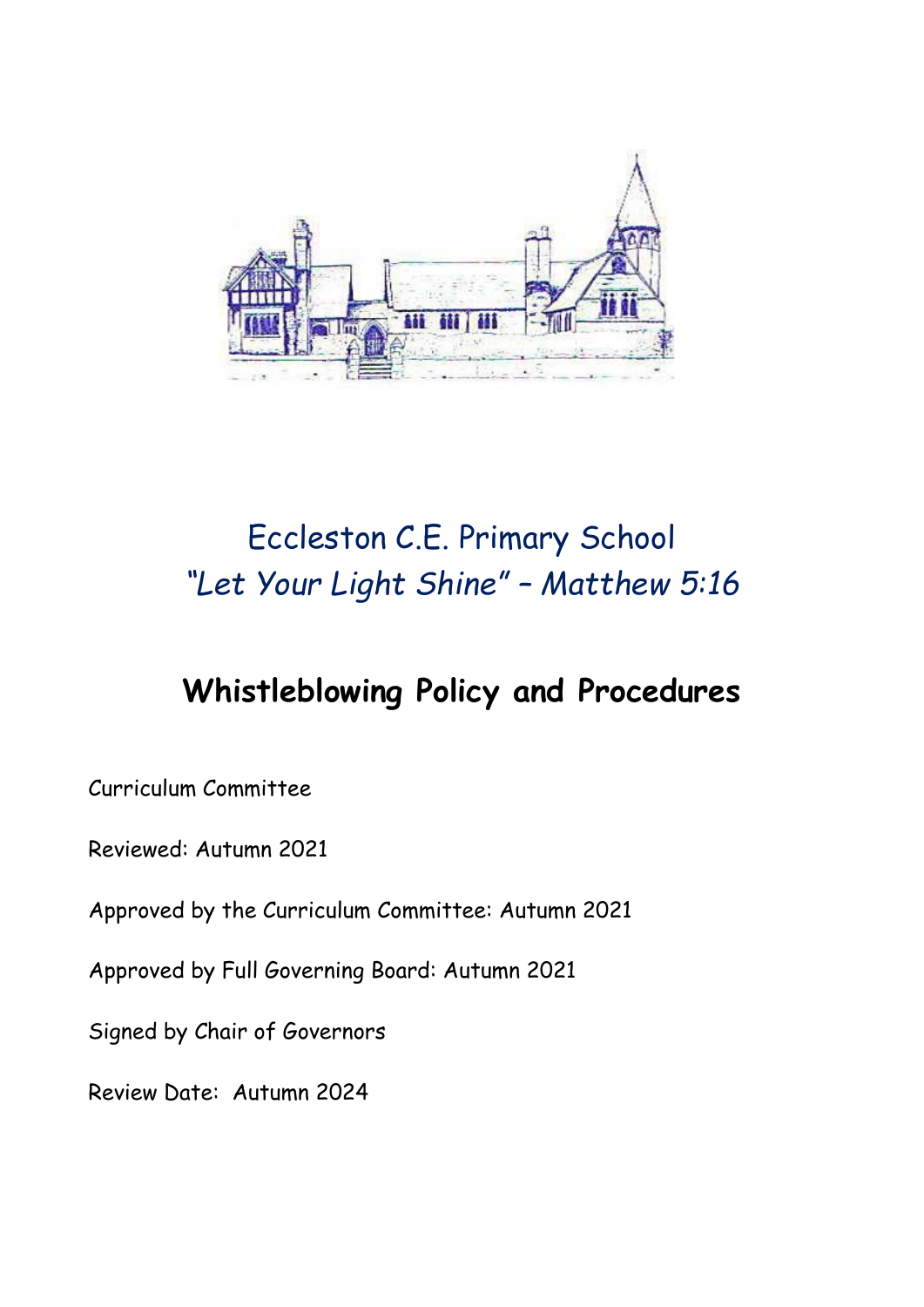### **ECCLESTON C.E. PRIMARY SCHOOL**

#### **Our Vision Statement**

**At Eccleston C of E Primary School we are united in our vision to prepare our children for life in the modern world.**

**We will do this by instilling a lifelong love of learning and embedding Christian values that reflect the example Jesus has set.**

**We strive for excellence in all we do, enabling all members of our school to flourish.**

#### **Safeguarding Children – Whistle Blowing Procedure**

This guidance is written for staff working with children at Eccleston C.E Primary School.

Staff must acknowledge their individual responsibility to safeguard children within their care and bring matters of concern to the attention of senior leadership and/or relevant agencies. Although this can be difficult this is particularly important where the welfare of children may be at risk.

You may be the first to recognise that something is wrong but may not feel able to express your concerns out of a feeling that this would be disloyal to colleagues or you may fear harassment or victimisation. These feelings, however natural, must never result in a child or young person continuing to be unnecessarily at risk. Remember it is often the most vulnerable children or young persons who are targeted. These children need someone like you to safeguard their welfare.

#### *Don't think what if I'm wrong – think what if I'm right*

#### **Introduction**

1. The Staff and Governors of Eccleston C.E Primary School seek to run all aspect of school business and activity with full regard for high standards of conduct and integrity. In the event that members of school staff, parents, governors or the school community at large become aware of activities which give cause for concern, Eccleston C.E Primary School has established the following whistle blowing policy, or code of practice, which acts as a framework to allow concerns to be raised confidentially and provides for a thorough and appropriate investigation of the matter to bring it to satisfactory conclusion.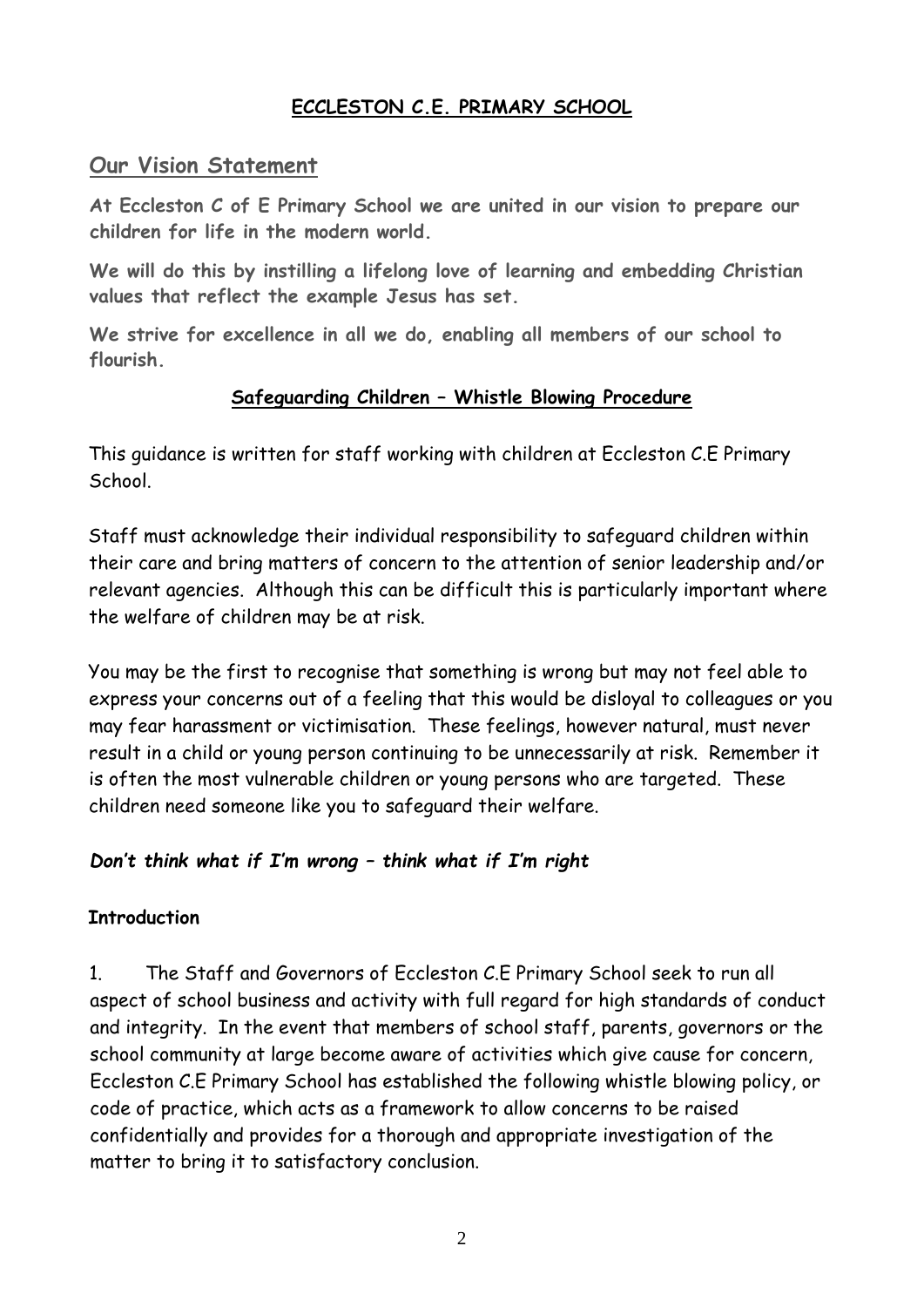2. Throughout this policy, the term *whistleblower* denotes the person raising the concern or making the complaint. It is not meant in a pejorative sense and is entirely consistent with the terminology used by Lord Nolan as recommended in the *Second Report of the Committee on Standards in Public Life: Local Spending Bodies* published in May 1996.

3. Eccleston C.E Primary School is committed to tackling fraud and other forms of malpractice and treats these issues seriously. Eccleston C.E Primary School recognises that some concerns may be extremely sensitive and has therefore developed a system which allows for the confidential raising of concerns within the school environment but also has recourse to an external party outside the management structure of the school.

4. Eccleston C.E Primary School is committed to creating a climate of trust and openness so that a person who has a genuine concern or suspicion can raise the matter with full confidence that the matter will be appropriately considered and resolved.

5. The provisions of this policy apply to matters of suspected fraud and impropriety and not matters of more general grievance which would be dealt with under the Eccleston C.E Primary school complaints procedures.

6. The type of activity or behaviour which Eccleston C.E Primary School considers should be dealt with under this policy includes:

- Manipulation of accounting records and finances
- Inappropriate use of school assets or funds
- Decision-making for personal gain
- Any criminal activity
- Abuse of position
- Fraud and deceit
- Serious breaches of school procedures which may advantage a particular party (for example tampering with tender documentation, failure to register a personal interest)

7. Eccleston C.E Primary School has designated a number of individuals to specifically deal with such matters and the whistleblower is invited to decide which of those individuals would be the most appropriate person to deal with the matter.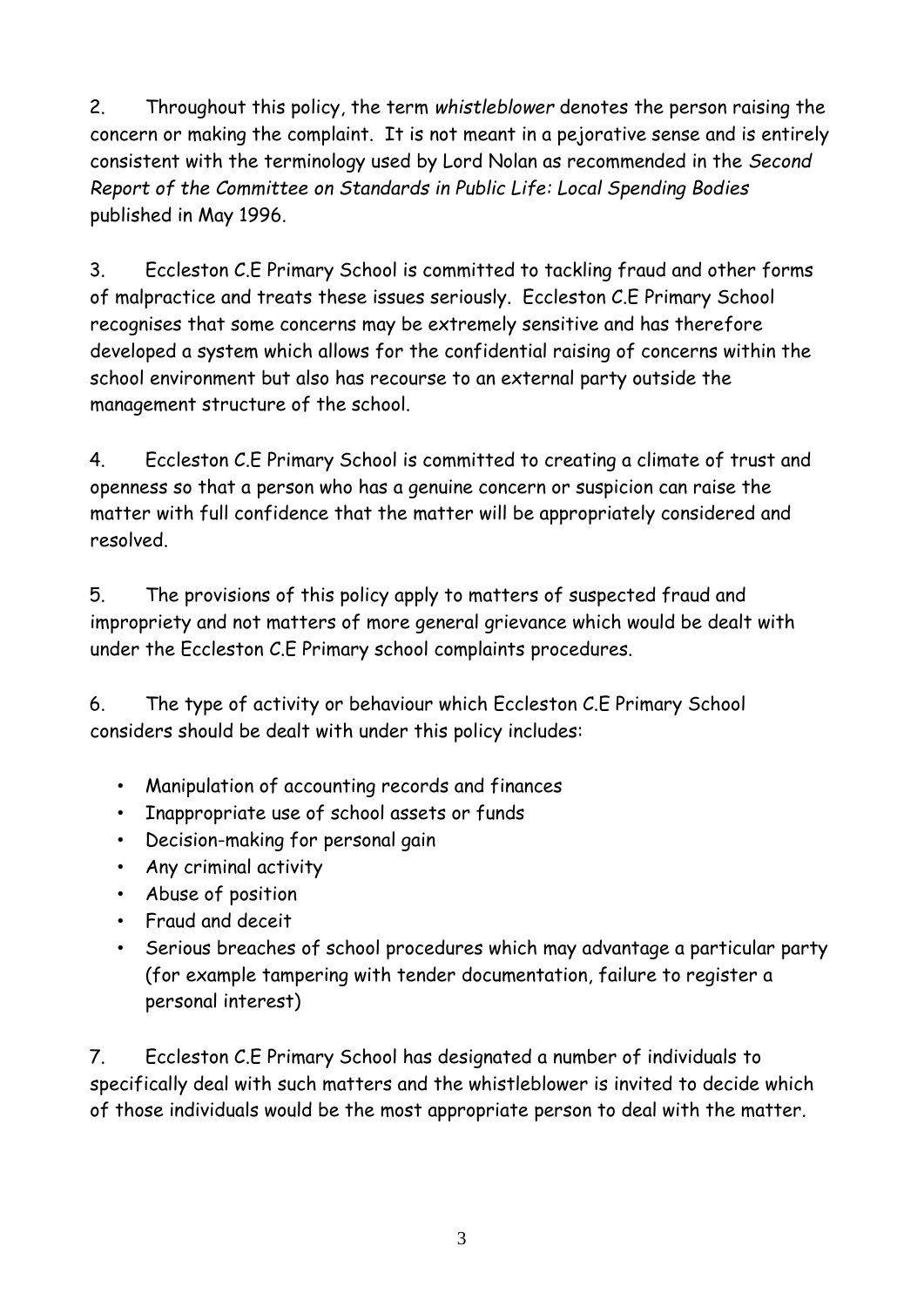#### Position **Contact**

Headteacher Mrs Katie Prescott Chair of Governors Chair Chair Chair Chair Chair Chair Chair Chair Chair Chair Chair Chair Chair Chair Chair Chair Chair Chair Chair Chair Chair Chair Chair Chair Chair Chair Chair Chair Chair Chair Chair Chair Chair Chair Governor with responsibility for Safeguarding Mr Nayland Southorn

8. The *whistleblower* may prefer to raise the matter in person, by telephone or in written form marked private and confidential and addressed to one of the above named individuals. All matters will be treated in strict confidence and anonymity will be respected wherever possible.

9. Alternatively if the *whistleblower* considers the matter too serious or sensitive to raise within the internal environment of the school, the matter should be directed in the first instance to the LA Chief Internal Auditor.

10. The LA has its own procedures for dealing with such matters and will ensure every effort to respect the confidentiality of the *whistleblower*. The LA will ensure relevant officers of the Department for Education and skills are informed as appropriate.

11. In addition, information and advice can be obtained from the charity Public Concern at Work. This charity offers free legal advice in certain circumstances to people concerned about serious malpractice at work. Their literature states that matters are handled in strict confidence and without obligation. Contact details for the charity are as follows:

Public Concern at Work Suite 306 16 Baldwins Gardens London FC1N 7RJ

Telephone number: 0171 404 6609

12. The individual(s) in receipt of the information or allegation (the investigating officer(s)) will carry out a preliminary investigation. This will seek to establish the facts of the matter and assess whether the concern has foundation and can be resolved internally. The initial assessment may identify the need to involve third parties to provide further information, advice or assistance, for example involvement of other members of school staff, legal or personnel advisors, the police, the Departments for Children, Schools and Families, the LA.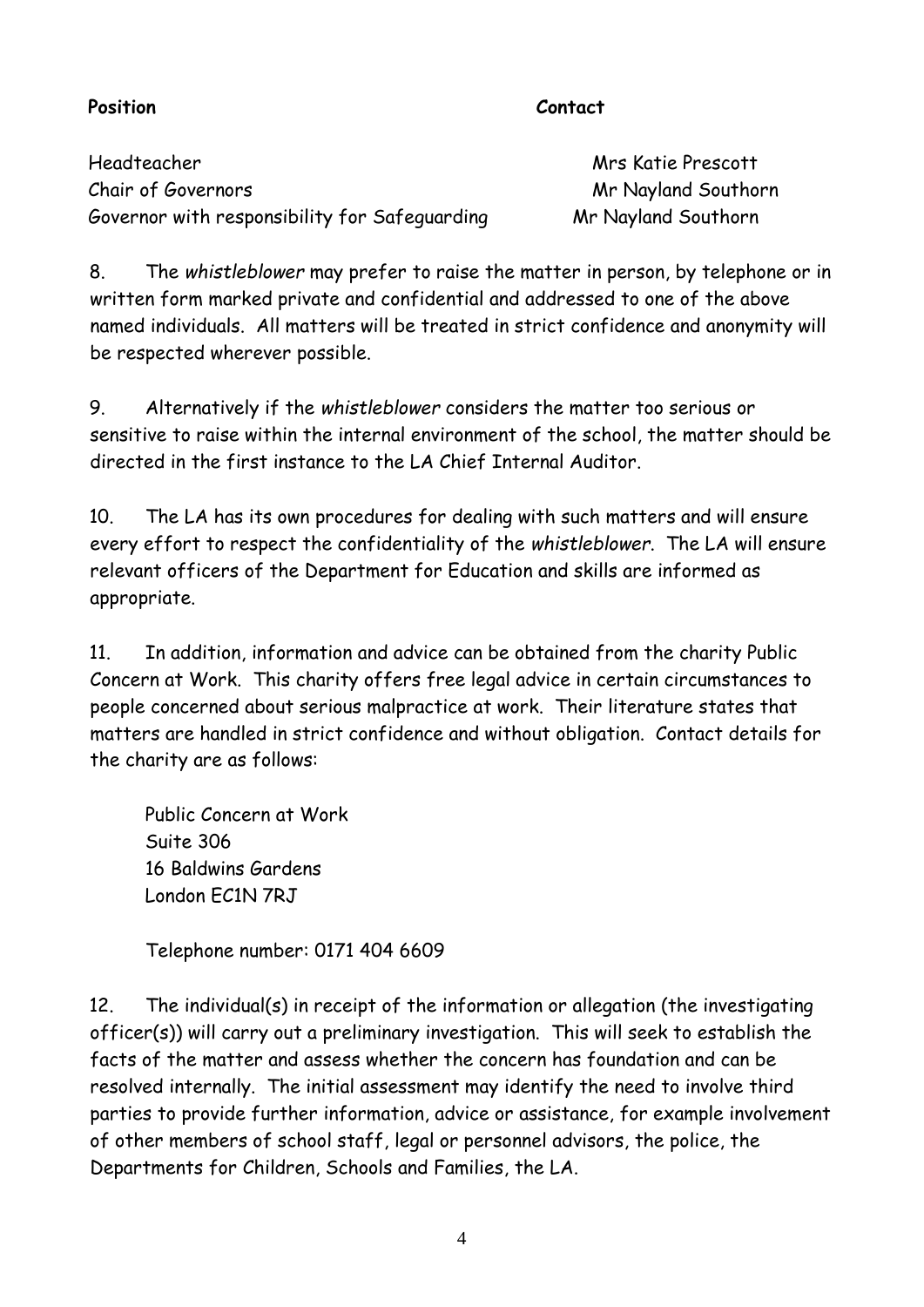13. Records will be kept of work undertaken and actions taken throughout the investigation. The investigating officer(s), possibly in conjunction with the governing body, will consider how best to report the finding and what corrective action needs to be taken. This may include some form of disciplinary action or third part referral such as the police.

14. The *whistleblower* will be informed of the results of the investigation and the action taken to address the matter. Depending on the nature of the concern or allegation and whether or not is has been substantiated, the matter will be reported to the Governing Board and the LA.

15. If the *whistleblower* is dissatisfied with the conduct of the investigation or resolution of the matter or has genuine concerns that the matter has not been handled appropriately, the concerns should be raised with the investigating officer(s), the Governing Board and/or directed to the LA.

16. Wherever possible Eccleston C.E Primary School seeks to respect the confidentiality and anonymity of the *whistleblower* and will as far as possible protect him/her from reprisals. Eccleston C.E Primary School will not tolerate any attempt to victimise the *whistleblower* or attempt to prevent concerns being raised and will consider any necessary disciplinary or corrective action appropriate to the circumstances.

17. Individuals are encouraged to come forward in good faith with genuine concerns with the knowledge they will be taken seriously. If individuals raise malicious unfounded concerns or attempt to make mischief, this will also be taken seriously and may constitute a disciplinary offence or require some other form of penalty appropriate to the circumstances.

18. Existing good practice within Eccleston C.E Primary School in terms of its systems of internal control both financial and non-financial and the external regulatory environment in which the school operates ensure that cases of suspected fraud or impropriety rarely occur. This "whistle blowing" policy is provided as a reference document to establish a framework within which issues can be raised confidentially internally and if necessary outside the management structure of the school. This document is a public commitment that concerns are taken seriously and will be actioned.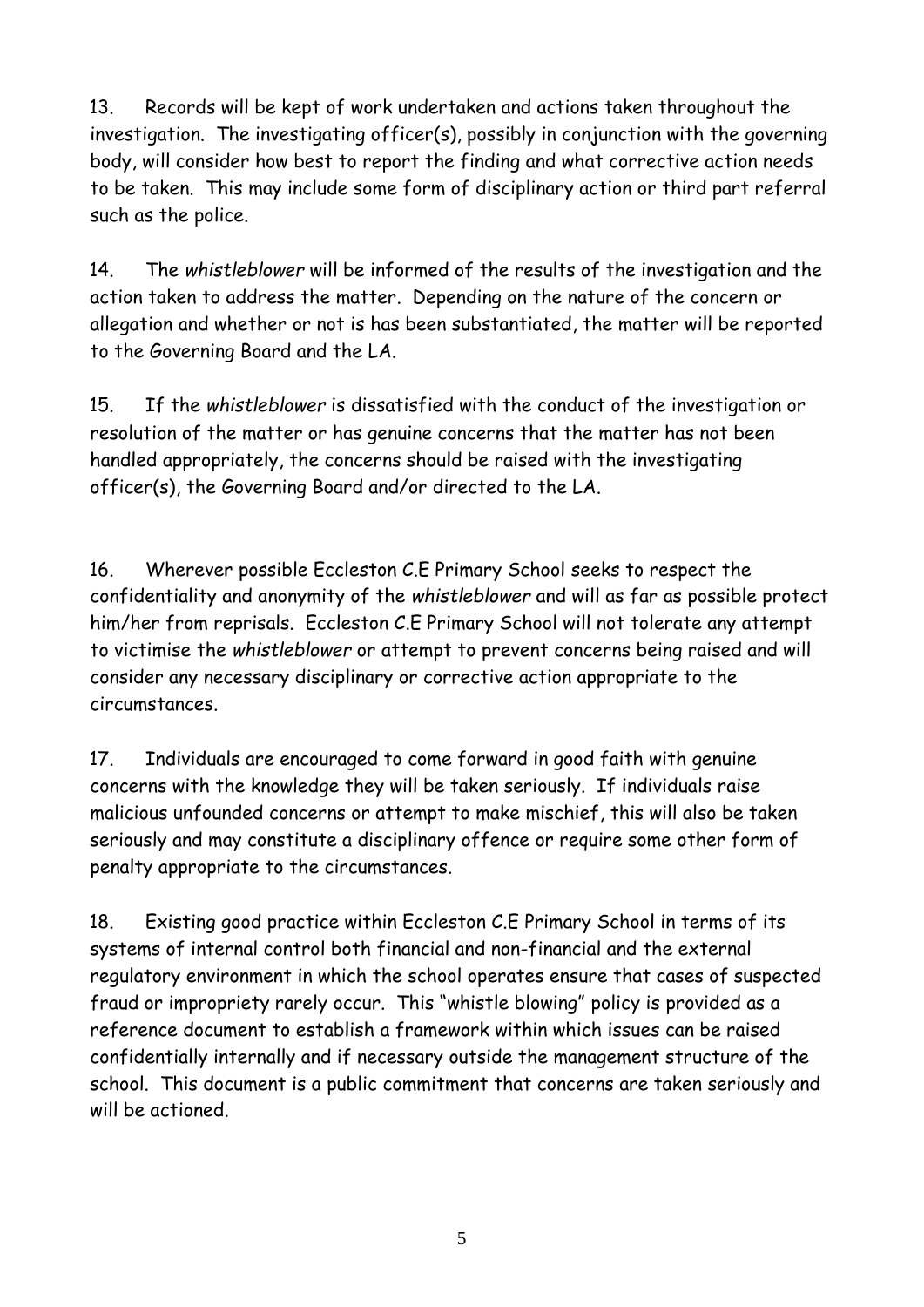#### **Reasons for whistle blowing**

- Each individual has a responsibility for raising concerns about unacceptable practice or behaviour
- To prevent the problem worsening or widening
- To protect or reduce risks to others
- To prevent becoming implicated yourself

#### **What stops people from whistleblowing?**

- Starting a chain of events which spirals
- Disrupting the work or project
- Fear of getting it wrong
- Fear of repercussions or damaging careers
- Fear of not being believed

#### **How to raise a concern**

- You should voice your concerns, suspicions or uneasiness as soon as you feel you can. The earlier a concern is expressed the easier and sooner action can be taken
- Try to pinpoint exactly what practice is concerning you and why
- Approach the Headteacher, or the Governor with Responsibility for Safeguarding (Mr Stephen Miller)
- If your concern is about your Headteacher, or you feel you need to take it to someone outside the school, contact the Chair of Governors or the Local Authority Designated Officer (LADO) for your area.(2)
- Make sure you get a satisfactory response don't let matters rest